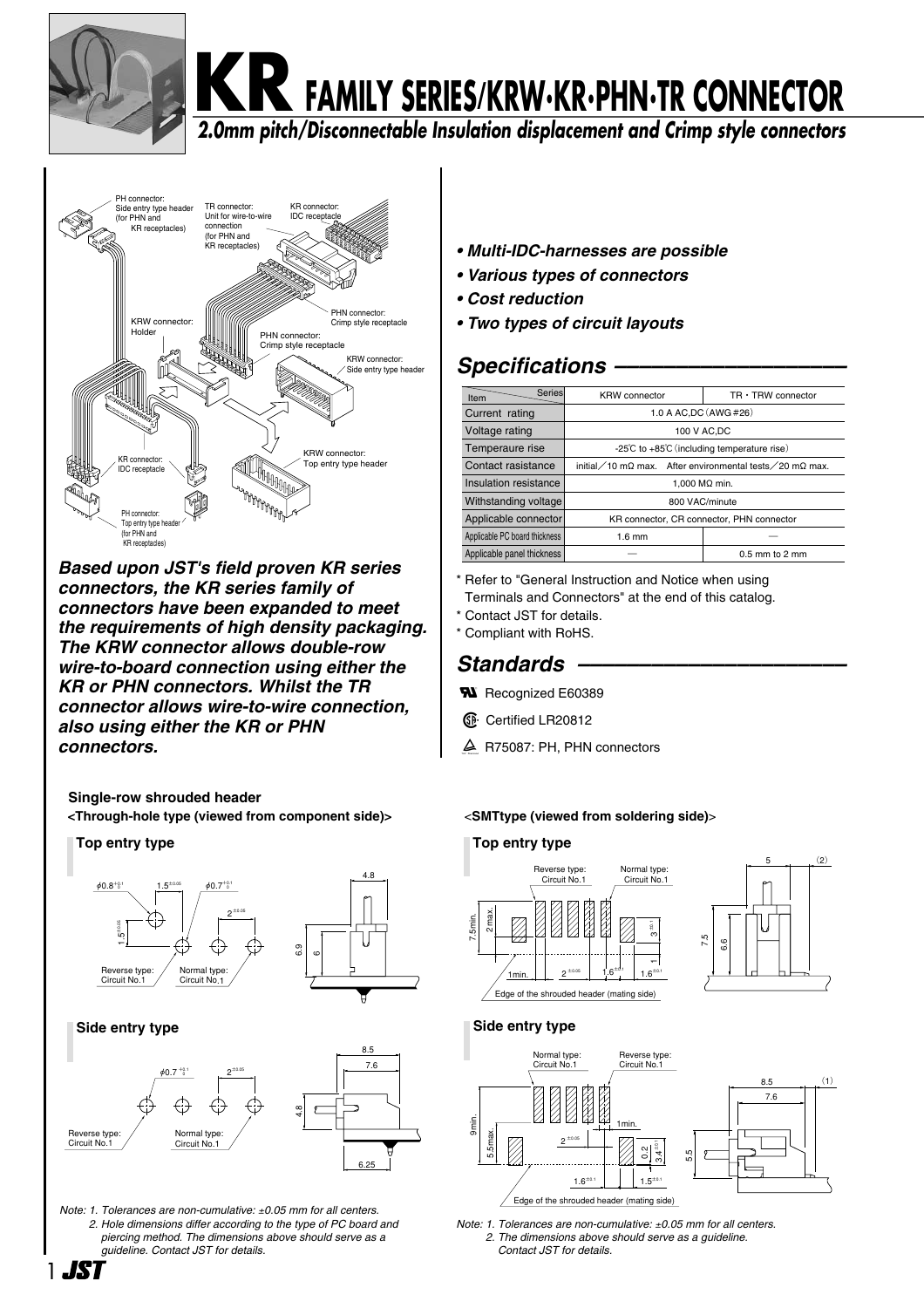



*Note: 1. Tolerances are non-cumulative:* ±*0.05 mm for all centers.*

*2. Hole dimensions differ according to the type of PC board and piercing method. The dimensions above should serve as a guideline. Contact JST for details.*

#### *Insulation displacement connector (Receptacle)*



| <b>Circuits</b>                                                                                                                                                |                 | Model No.                  |      | Dimensions (mm) |                  |  |  |  |
|----------------------------------------------------------------------------------------------------------------------------------------------------------------|-----------------|----------------------------|------|-----------------|------------------|--|--|--|
|                                                                                                                                                                | Normal type     | Reverse type               | A    | в               | $Q'$ ty /<br>box |  |  |  |
| $\mathbf{2}$                                                                                                                                                   | 02KR-6H-P       | 02KR-6H-PC                 | 2.0  | 6.0             | 2,000            |  |  |  |
| 3                                                                                                                                                              | 03KR-6H-P       | 03KR-6H-PC                 | 4.0  | 8.0             | 2,000            |  |  |  |
| 4                                                                                                                                                              | 04KR-6H-P       | 04KR-6H-PC                 | 6.0  | 10.0            | 2,000            |  |  |  |
| 5                                                                                                                                                              | 05KR-6H-P       | 05KR-6H-PC                 | 8.0  | 12.0            | 2,000            |  |  |  |
| 6                                                                                                                                                              | 06KR-6H-P       | 06KR-6H-PC                 | 10.0 | 14.0            | 2,000            |  |  |  |
| $\overline{7}$                                                                                                                                                 | 07KR-6H-P       | 07KR-6H-PC                 | 12.0 | 16.0            | 1,000            |  |  |  |
| 8                                                                                                                                                              | 08KR-6H-P       | 08KR-6H-PC                 | 14.0 | 18.0            | 1,000            |  |  |  |
| 9                                                                                                                                                              | 09KR-6H-P       | 09KR-6H-PC                 | 16.0 | 20.0            | 1,000            |  |  |  |
| 10                                                                                                                                                             | 10KR-6H-P       | 10KR-6H-PC                 | 18.0 | 22.0            | 1,000            |  |  |  |
| 11                                                                                                                                                             | 11KR-6H-P       | 11KR-6H-PC                 | 20.0 | 24.0            | 1,000            |  |  |  |
| 12                                                                                                                                                             | 12KR-6H-P       | 12KR-6H-PC                 | 22.0 | 26.0            | 1,000            |  |  |  |
| 13                                                                                                                                                             | 13KR-6H-P       | 13KR-6H-PC                 | 24.0 | 28.0            | 500              |  |  |  |
| 14                                                                                                                                                             | 14KR-6H-P       | 14KR-6H-PC                 | 26.0 | 30.0            | 500              |  |  |  |
| 15                                                                                                                                                             | 15KR-6H-P       | 15KR-6H-PC                 | 28.0 | 32.0            | 500              |  |  |  |
| 16                                                                                                                                                             | 16KR-6H-P       | 16KR-6H-PC                 | 30.0 | 34.0            | 500              |  |  |  |
|                                                                                                                                                                |                 | <b>Material and Finish</b> |      |                 |                  |  |  |  |
| Contact: Phosphor bronze, tin-plated (reflow treatment)<br>Housing: 2 to 12 circuitsPA 66, UL94V-0, gray<br>13 to 16 circuitsGlass-filled PA 66, UL94V-0, gray |                 |                            |      |                 |                  |  |  |  |
|                                                                                                                                                                | Applicable wire |                            |      |                 |                  |  |  |  |

UL1571, 1061(Contact JST for other UL styles.)

Conductor / 7 strands, tin-plated annealed copper Insulation O.D. / 0.9 to 1.0 mm *RoHS compliance*

AWG #28, #26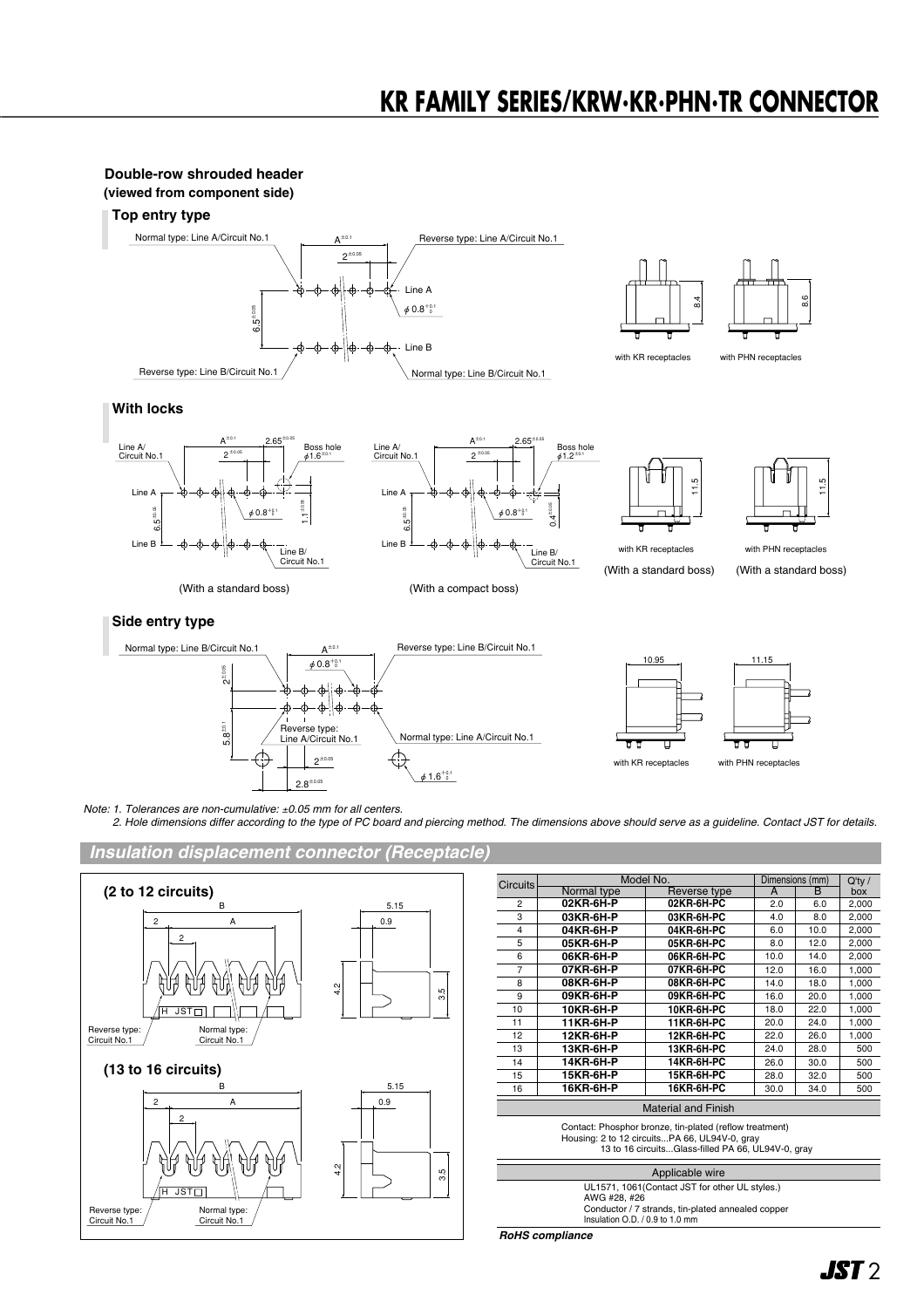## **KR FAMILY SERIES/KRW・KR・PHN・TR CONNECTOR**

#### *Crimp style connector (Contact)*



|                            | Applicable wire            |      | Insulation O.D. | $Q'$ ty / |  |  |  |  |
|----------------------------|----------------------------|------|-----------------|-----------|--|--|--|--|
| Model No.                  | mm <sup>2</sup>            | AWG# | (mm)            | reel      |  |  |  |  |
| SPH-002T-P0.5L             | $28 - 24$<br>$0.08 - 0.22$ |      | $0.8 - 1.5$     | 8.000     |  |  |  |  |
|                            |                            |      |                 |           |  |  |  |  |
| <b>Material and Finish</b> |                            |      |                 |           |  |  |  |  |

Phosphor bronze, tin-plated (reflow treatment)

*RoHS compliance*

*Note: SPH-002T-P0.5S is also available.*

| Contact                       | Crimping | Applicator       |             |                                   |  |  |
|-------------------------------|----------|------------------|-------------|-----------------------------------|--|--|
|                               | machine  | Crimp applicator | <b>Dies</b> | Crimp applicator with dies        |  |  |
| SPH-002T-P0.5L AP-K2N         |          | MKS-L            |             | MK/SPH-002-05L   APLMK SPH002-05L |  |  |
|                               |          | *MKS-SC          |             | SC/SPH-002-05L   APLSC SPH002-05L |  |  |
| Note: *Strip-crimp applicator |          |                  |             |                                   |  |  |

#### *Crimp style connector (Housing)*



|                      | Model No.        |              | Dimensions (mm) | $Q'$ ty / |       |  |  |
|----------------------|------------------|--------------|-----------------|-----------|-------|--|--|
| <b>Circuits</b>      | Normal type      | Reverse type | A               | в         | bag   |  |  |
| $\overline{2}$       | PHNR-02-H        | PHNR-02C-H   | 2.0             | 6.0       | 1,000 |  |  |
| 3                    | PHNR-03-H        | PHNR-03C-H   | 4.0             | 8.0       | 1,000 |  |  |
| 4                    | PHNR-04-H        | PHNR-04C-H   | 6.0             | 10.0      | 1,000 |  |  |
| 5                    | PHNR-05-H        | PHNR-05C-H   | 8.0             | 12.0      | 1,000 |  |  |
| 6                    | PHNR-06-H        | PHNR-06C-H   | 10.0            | 14.0      | 1,000 |  |  |
| 7                    | <b>PHNR-07-H</b> | PHNR-07C-H   | 12.0            | 16.0      | 1,000 |  |  |
| 8                    | <b>PHNR-08-H</b> | PHNR-08C-H   | 14.0            | 18.0      | 1,000 |  |  |
| 9                    | PHNR-09-H        | PHNR-09C-H   | 16.0            | 20.0      | 1,000 |  |  |
| 10                   | <b>PHNR-10-H</b> | PHNR-10C-H   | 18.0            | 22.0      | 1,000 |  |  |
| 11                   | <b>PHNR-11-H</b> | PHNR-11C-H   | 20.0            | 24.0      | 1,000 |  |  |
| 12                   | <b>PHNR-12-H</b> | PHNR-12C-H   | 22.0            | 26.0      | 1,000 |  |  |
| 13                   | <b>PHNR-13-H</b> | PHNR-13C-H   | 24.0            | 28.0      | 1,000 |  |  |
| 14                   | <b>PHNR-14-H</b> | PHNR-14C-H   | 26.0            | 30.0      | 1,000 |  |  |
| 15                   | <b>PHNR-15-H</b> | PHNR-15C-H   | 28.0            | 32.0      | 1,000 |  |  |
| 16                   | <b>PHNR-16-H</b> | PHNR-16C-H   | 30.0            | 34.0      | 1,000 |  |  |
| <b>Material</b>      |                  |              |                 |           |       |  |  |
| PA 66, UL94V-0, gray |                  |              |                 |           |       |  |  |

*RoHS compliance*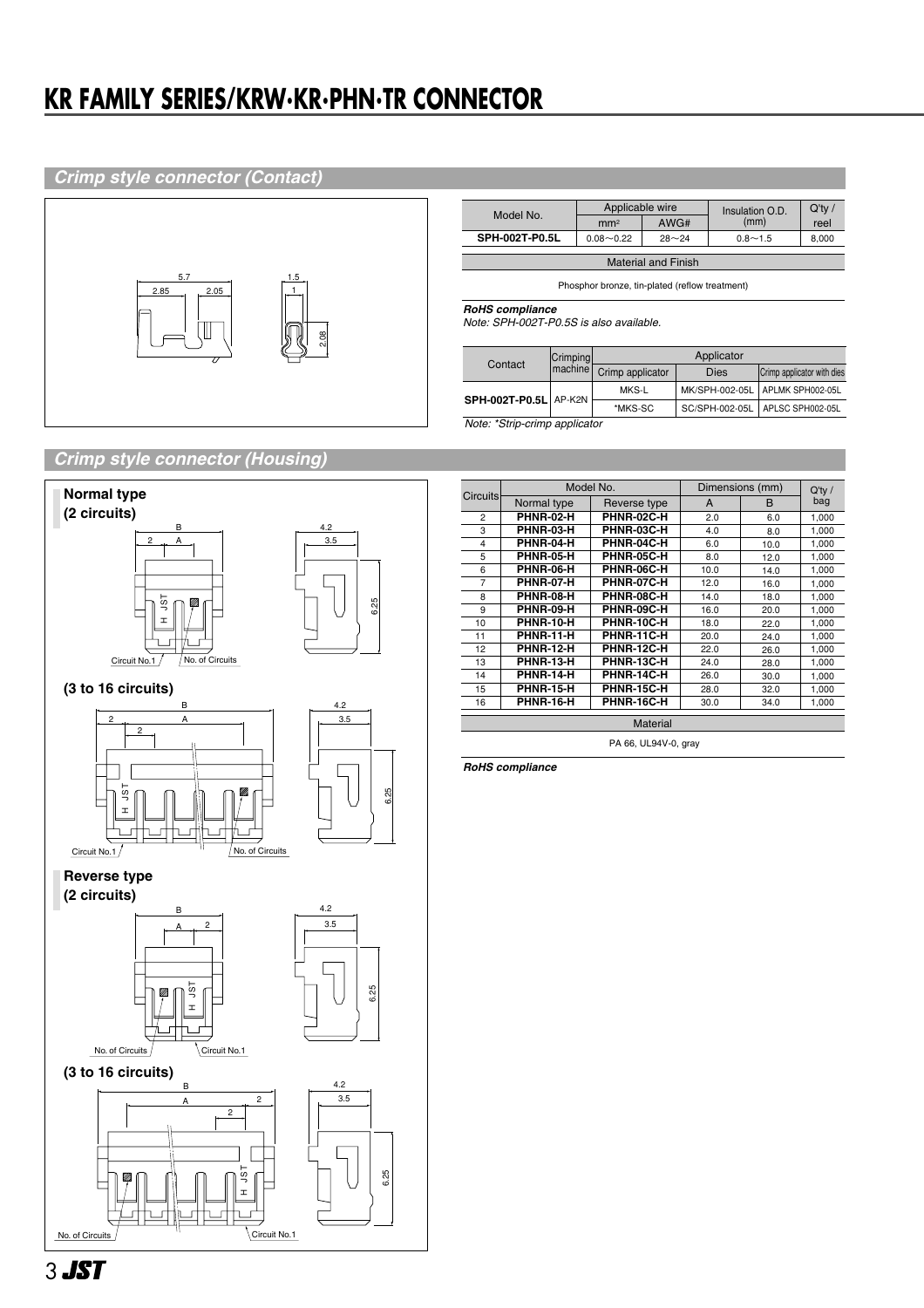#### Single-row shrouded header (Through-hole type)



| <b>Circuits</b> | Normal type Model No.      |                        | Dimensions(mm) |      | $Q'$ ty /<br>box                |                    |
|-----------------|----------------------------|------------------------|----------------|------|---------------------------------|--------------------|
|                 | Top entry type (with boss) | Side entry type        | A              | в    | Top entry type<br>(with a boss) | Side entry<br>type |
| 2               | B2B-PH-KBL-H               | S2B-PH-KL              | 2.0            | 5.9  | 1,000                           | 1,000              |
| 3               | B3B-PH-KBL-H               | S3B-PH-KL              | 4.0            | 7.9  | 1,000                           | 1,000              |
| 4               | B4B-PH-KBL-H               | S4B-PH-KL              | 6.0            | 9.9  | 1,000                           | 500                |
| 5               | B5B-PH-KBL-H               | S5B-PH-KL              | 8.0            | 11.9 | 1,000                           | 500                |
| 6               | B6B-PH-KBL-H               | S6B-PH-KL              | 10.0           | 13.9 | 1,000                           | 500                |
| $\overline{7}$  | B7B-PH-KBL-H               | S7B-PH-KL              | 12.0           | 15.9 | 500                             | 500                |
| 8               | B8B-PH-KBL-H               | S8B-PH-KL              | 14.0           | 17.9 | 500                             | 250                |
| 9               | B9B-PH-KBL-H               | S9B-PH-KL              | 16.0           | 19.9 | 500                             | 250                |
| 10              | B10B-PH-KBL-H              | S10B-PH-KL             | 18.0           | 21.9 | 500                             | 250                |
| 11              | B11B-PH-KBL-H              | S11B-PH-KL             | 20.0           | 23.9 | 500                             | 250                |
| 12              | B12B-PH-KBL-H              | S12B-PH-KL             | 22.0           | 25.9 | 500                             | 250                |
| 13              | B13B-PH-KBL-H              | S13B-PH-KL             | 24.0           | 27.9 | 250                             | 250                |
| 14              | B14B-PH-KBL-H              | S14B-PH-KL             | 26.0           | 29.9 | 250                             | 200                |
| 15              | B15B-PH-KBL-H              | S15B-PH-KL             | 28.0           | 31.9 | 250                             | 200                |
| 16              | B16B-PH-KBL-H              | S16B-PH-KL             | 30.0           | 33.9 | 250                             | 200                |
|                 |                            |                        |                |      |                                 |                    |
|                 |                            |                        |                |      |                                 |                    |
|                 |                            | Reverse type Model No. | Dimensions(mm) |      | Q'tv                            | box                |
| <b>Circuits</b> | Top entry type (with boss) | Side entry type        | A              | B    | Top entry type<br>(with a boss) | Side entry<br>type |
| 2               | B2B-PH-KBLC-H              | S2B-PH-KLC-H           | 2.0            | 5.9  | 1,000                           | 1,000              |
| 3               | B3B-PH-KBLC-H              | S3B-PH-KLC-H           | 4.0            | 7.9  | 1,000                           | 1,000              |
| 4               | B4B-PH-KBLC-H              | S4B-PH-KLC-H           | 6.0            | 9.9  | 1,000                           | 500                |
| 5               | B5B-PH-KBLC-H              | S5B-PH-KLC-H           | 8.0            | 11.9 | 1,000                           | 500                |
| 6               | B6B-PH-KBLC-H              | S6B-PH-KLC-H           | 10.0           | 13.9 | 1,000                           | 500                |
| $\overline{7}$  | B7B-PH-KBLC-H              | S7B-PH-KLC-H           | 12.0           | 15.9 | 500                             | 500                |
| 8               | B8B-PH-KBLC-H              | S8B-PH-KLC-H           | 14.0           | 17.9 | 500                             | 250                |
| 9               | B9B-PH-KBLC-H              | S9B-PH-KLC-H           | 16.0           | 19.9 | 500                             | 250                |
| 10              | B10B-PH-KBLC-H             | S10B-PH-KLC-H          | 18.0           | 21.9 | 500                             | 250                |
| 11              | B11B-PH-KBLC-H             | S11B-PH-KLC-H          | 20.0           | 23.9 | 500                             | 250                |
| 12              | B12B-PH-KBLC-H             | S12B-PH-KLC-H          | 22.0           | 25.9 | 500                             | 250                |
| 13              | B13B-PH-KBLC-H             | S13B-PH-KLC-H          | 24.0           | 27.9 | 250                             | 250                |
| 14              | B14B-PH-KBLC-H             | S14B-PH-KLC-H          | 26.0           | 29.9 | 250                             | 200                |
| 15              | B15B-PH-KBLC-H             | S15B-PH-KLC-H          | 28.0           | 31.9 | 250                             | 200                |
| 16              | B16B-PH-KBLC-H             | S16B-PH-KLC-H          | 30.0           | 33.9 | 250                             | 200                |

Material and Finish

Post: Copper alloy, copper-undercoated, tin-plated (reflow treatment)<br>Wafer: PA 66, UL94V-0, gray

**RoHS compliance** This product displays (LF)(SN) on a label.<br>Note: 1. Top entry type headers without a bosses are also available.<br>2. PH connector header [B( )B-PH-K-S, S( )B-PH-K-S] can be also used.  $( )$  stands for circuits No.

<For reference> As the color identification,

the following alphabet shall be put in the underlined part. For availability, delivery and minimum order quantity, contact JST.

 $ex.$  B2B-PH-KBLC- $H$ 

H...gray S...white Y...yellow R...red N...brown K...black (blank)...gray (normal side entry type only)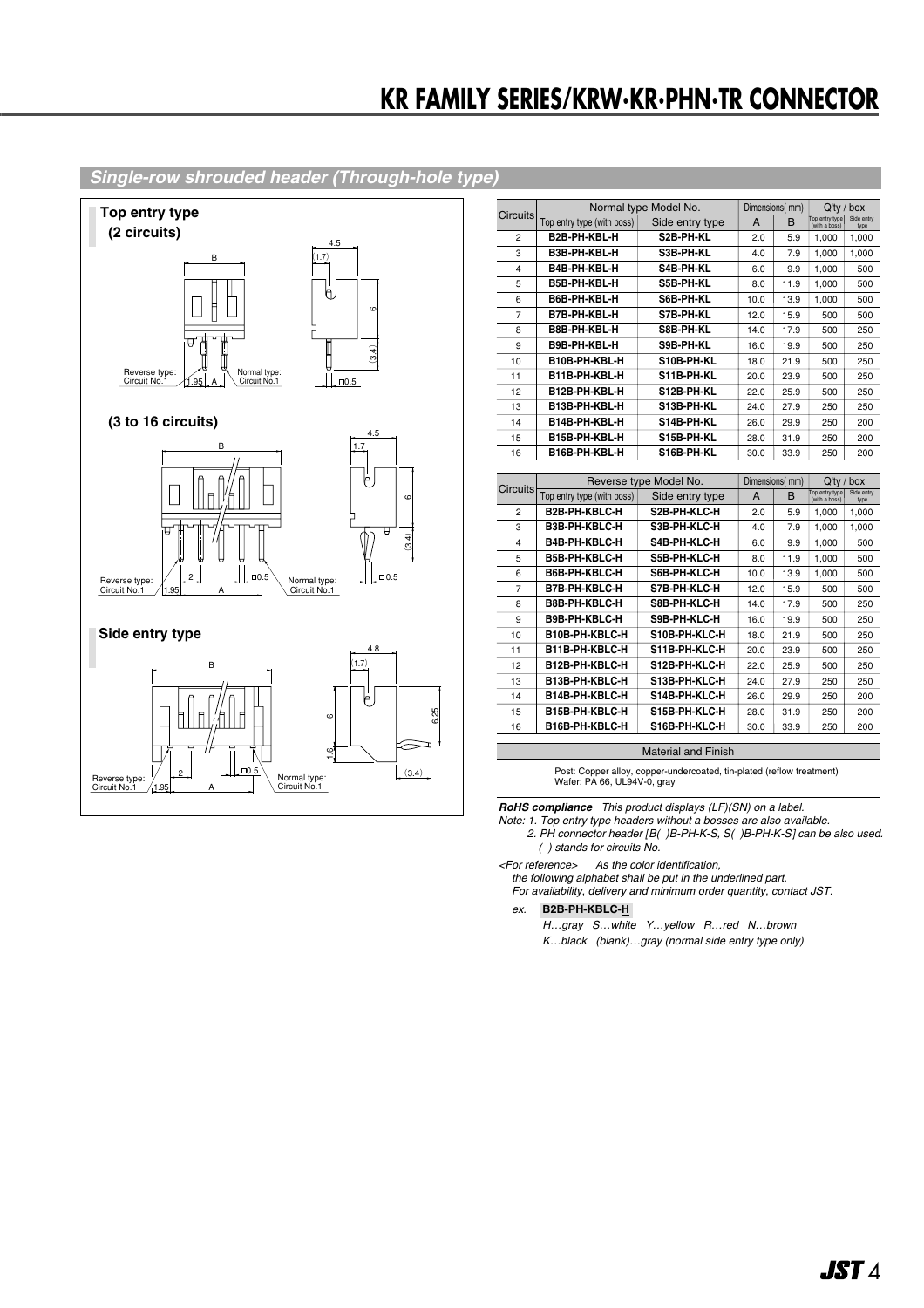## **KR FAMILY SERIES/KRW·KR·PHN·TR CONNECTOR**

#### Single-row shrouded header (SMT type)



|                 | Normal type Model No.  |                                                                                                                                                                                         | Dimensions (mm) |                 |                                | $Q'$ ty / |
|-----------------|------------------------|-----------------------------------------------------------------------------------------------------------------------------------------------------------------------------------------|-----------------|-----------------|--------------------------------|-----------|
| <b>Circuits</b> |                        |                                                                                                                                                                                         | A               |                 | B                              | reel      |
|                 | Top entry type         | Side entry type                                                                                                                                                                         |                 |                 | Top entry type Side entry type |           |
| $\overline{2}$  | B2B-PH-SM4-TB          | S2B-PH-SM4-TB                                                                                                                                                                           | 2.0             | 7.95            | 7.9                            | 1,000     |
| 3               | B3B-PH-SM4-TB          | S3B-PH-SM4-TB                                                                                                                                                                           | 4.0             | 9.95            | 9.9                            | 1.000     |
| 4               | B4B-PH-SM4-TB          | S4B-PH-SM4-TB                                                                                                                                                                           | 6.0             | 11.95           | 11.9                           | 1,000     |
| 5               | B5B-PH-SM4-TB          | S5B-PH-SM4-TB                                                                                                                                                                           | 8.0             | 13.95           | 13.9                           | 1,000     |
| 6               | B6B-PH-SM4-TB          | S6B-PH-SM4-TB                                                                                                                                                                           | 10.0            | 15.95           | 15.9                           | 1,000     |
| $\overline{7}$  | B7B-PH-SM4-TB          | S7B-PH-SM4-TB                                                                                                                                                                           | 12.0            | 17.95           | 17.9                           | 1,000     |
| 8               | B8B-PH-SM4-TB          | S8B-PH-SM4-TB                                                                                                                                                                           | 14.0            | 19.95           | 19.9                           | 1,000     |
| 9               | B9B-PH-SM4-TB          | S9B-PH-SM4-TB                                                                                                                                                                           | 16.0            | 21.95           | 21.9                           | 1,000     |
| 10              | B10B-PH-SM4-TB         | S10B-PH-SM4-TB                                                                                                                                                                          | 18.0            | 23.95           | 23.9                           | 1.000     |
| 11              | B11B-PH-SM4-TB         | S11B-PH-SM4-TB                                                                                                                                                                          | 20.0            | 25.95           | 25.9                           | 1.000     |
| 12              | B12B-PH-SM4-TB         | S12B-PH-SM4-TB                                                                                                                                                                          | 22.0            | 27.95           | 27.9                           | 1,000     |
| 13              | B13B-PH-SM4-TB         | S13B-PH-SM4-TB                                                                                                                                                                          | 24.0            | 29.95           | 29.9                           | 1,000     |
| 14              | B14B-PH-SM4-TB         | S14B-PH-SM4-TB                                                                                                                                                                          | 26.0            | 31.95           | 31.9                           | 1.000     |
| 15              | B15B-PH-SM4-TB         | S15B-PH-SM4-TB                                                                                                                                                                          | 28.0            | 33.95           | 33.9                           | 1,000     |
| 16              | B16B-PH-SM4-TB         |                                                                                                                                                                                         | 30.0            | 35.95           |                                | 1,000     |
|                 |                        |                                                                                                                                                                                         |                 |                 |                                |           |
|                 |                        | <b>Material and Finish</b>                                                                                                                                                              |                 |                 |                                |           |
|                 |                        | Post: Copper alloy, copper-undercoated, tin-plated (reflow treatment)<br>Wafer: PA 6T, UL94V-0, natural (ivory)<br>Solder tab: Brass, copper-undercoated, tin-plated (reflow treatment) |                 |                 |                                |           |
|                 | <b>RoHS compliance</b> | This product displays (LF)(SN) on a label.<br>Note: Top entry type headers with suction tape are also available.                                                                        |                 |                 |                                |           |
| <b>Circuits</b> | Reverse type Model No. |                                                                                                                                                                                         |                 | Dimensions (mm) |                                | $Q'$ ty / |
|                 | Top entry type         | Side entry type                                                                                                                                                                         | A               |                 | <sub>B</sub>                   | reel      |
| $\overline{c}$  | B2B-PH-SM4C-TB         | S2B-PH-SM4C-TB                                                                                                                                                                          | 2.0             |                 | 7.9                            | 1,000     |
| 3               | B3B-PH-SM4C-TB         | S3B-PH-SM4C-TB                                                                                                                                                                          | 4.0             |                 | 9.9                            | 1,000     |
| 4               | B4B-PH-SM4C-TB         | S4B-PH-SM4C-TB                                                                                                                                                                          | 6.0             |                 | 11.9                           | 1,000     |
| 5               | B5B-PH-SM4C-TB         | S5B-PH-SM4C-TB                                                                                                                                                                          | 8.0             |                 | 13.9                           | 1.000     |

 $10.0$ 

 $\frac{1}{12.0}$ 

 $14.0$ 

16.0

 $18.0$ 

 $20.0$ 

 $22.0$ 

 $24.0$ 

 $26.0$ 

28.0

 $30.0$ 

 $15.9$ 

 $\frac{17.9}{x}$ 

 $19.9$ 

 $21.9$ 

 $23.9$ 

 $25.9$ 

 $27.9$ 

29.9

 $31.9$ 

33.9

 $35.9$ 

 $1,000$ 

 $1.000$ 

 $1,000$ 

1,000

 $1,000$ 

 $1,000$ 

 $1,000$ 

 $1,000$ 

 $1,000$ 

1,000

 $1,000$ 

RoHS compliance This product displays (LF)(SN) on a label.

**Material and Finish** Post: Copper alloy, copper-undercoated, tin-plated (reflow treatment) Vafer: PA 6T, UL94V-0, natural (ivory)<br>Solder tab: Brass, copper-undercoated, tin-plated (reflow treatment)

B6B-PH-SM4C-TB S6B-PH-SM4C-TB

B9B-PH-SM4C-TB S9B-PH-SM4C-TB

B10B-PH-SM4C-TB S10B-PH-SM4C-TB

B11B-PH-SM4C-TB S11B-PH-SM4C-TB

B12B-PH-SM4C-TB S12B-PH-SM4C-TB

B13B-PH-SM4C-TB S13B-PH-SM4C-TB

B14B-PH-SM4C-TB S14B-PH-SM4C-TB

B15B-PH-SM4C-TB S15B-PH-SM4C-TB

S7B-PH-SM4C-TB

S8B-PH-SM4C-TB

B7B-PH-SM4C-TB

B8B-PH-SM4C-TB

B16B-PH-SM4C-TB

 $\overline{6}$ 

 $\overline{7}$ 

 $\overline{\mathbf{8}}$ 

 $\alpha$ 

 $\overline{10}$ 

 $\overline{11}$ 

 $\overline{12}$ 

 $13\,$ 

 $14$ 15

 $\overline{16}$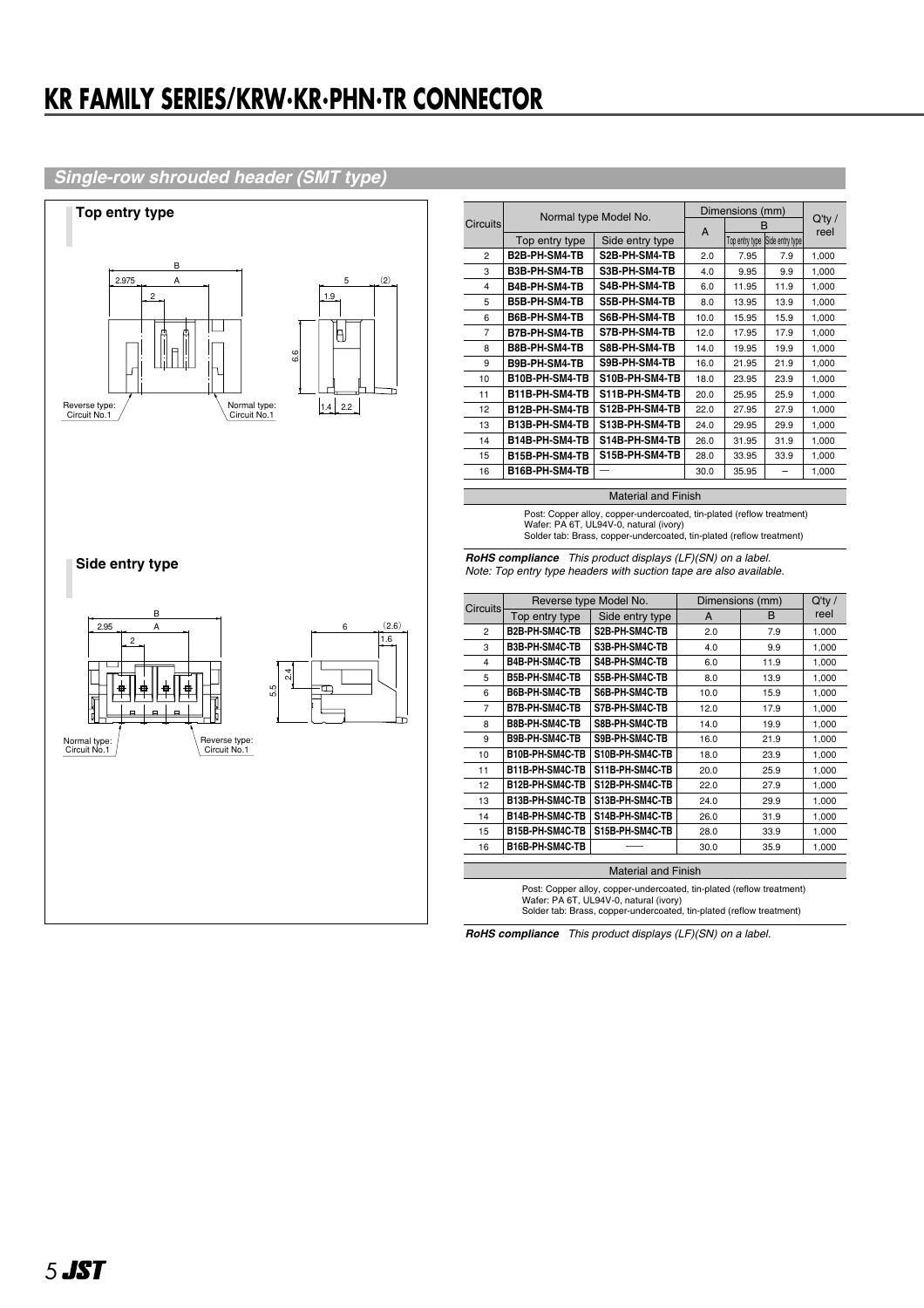## **KR FAMILY SERIES/KRW・KR・PHN・TR CONNECTOR**

#### *Double-row shrouded Header*



*Double-row shrouded Header (with locks)*



|                 | Model No.                  |                                                               | <b>Dimensions</b>   |                                  |      | $Q'$ ty / box |                |                 |  |
|-----------------|----------------------------|---------------------------------------------------------------|---------------------|----------------------------------|------|---------------|----------------|-----------------|--|
| <b>Circuits</b> |                            | Normal type                                                   |                     | Reverse type                     |      | (mm)          |                |                 |  |
|                 |                            | Top entry type Side entry type Top entry type Side entry type |                     |                                  | A    | B             | Top entry type | Side entry type |  |
| 16              |                            | B16B-KRWHK S16B-KRWHS                                         |                     | <b>B16B-KRWHK-C S16B-KRWHS-C</b> | 14.0 | 22.4          | 320            | 280             |  |
| 18              | <b>B18B-KRWHK</b>          | S18B-KRWHS                                                    |                     | <b>B18B-KRWHK-C S18B-KRWHS-C</b> | 16.0 | 24.4          | 288            | 252             |  |
| 20              | <b>B20B-KRWHK</b>          | S20B-KRWHS                                                    |                     | B20B-KRWHK-C   S20B-KRWHS-C      | 18.0 | 26.4          | 256            | 224             |  |
| 22              | <b>B22B-KRWHK</b>          | S22B-KRWHS                                                    | <b>B22B-KRWHK-C</b> | S22B-KRWHS-C                     | 20.0 | 28.4          | 224            | 196             |  |
| 24              | <b>B24B-KRWHK</b>          |                                                               | B24B-KRWHK-C        |                                  | 22.0 | 30.4          | 224            | 196             |  |
| 26              | <b>B26B-KRWHK</b>          | S26B-KRWHS                                                    | <b>B26B-KRWHK-C</b> | S26B-KRWHS-C                     | 24.0 | 32.4          | 192            | 168             |  |
| 28              | <b>B28B-KRWHK</b>          | S28B-KRWHS                                                    |                     | B28B-KRWHK-C S28B-KRWHS-C        | 26.0 | 34.4          | 192            | 168             |  |
| 30              | <b>B30B-KRWHK</b>          | S30B-KRWHS                                                    | <b>B30B-KRWHK-C</b> | S30B-KRWHS-C                     | 28.0 | 36.4          | 192            | 168             |  |
| 32              | <b>B32B-KRWHK</b>          | S32B-KRWHS                                                    |                     | B32B-KRWHK-C S32B-KRWHS-C        | 30.0 | 38.4          | 160            | 140             |  |
|                 |                            |                                                               |                     |                                  |      |               |                |                 |  |
|                 | <b>Material and Finish</b> |                                                               |                     |                                  |      |               |                |                 |  |

Post: Copper alloy, copper-undercoated, tin-plated (reflow treatment) Wafer: PA 66, UL94V-0, gray

*RoHS compliance This product displays (LF)(SN) on a label. Note:1.Top entry type headers with bosses or without clinched tails are also available.*

*2.The products listed above are supplied packed in tray.*

*<For reference> As the color identification,* 

*the following alphabet shall be put in the underlined part. For availability, delivery and minimum order quantity, contact JST.*

*ex.* **B10B-KRWHK-( )-**

*M…green H…gray N…brown*

|                 | Model No.             |                      | Dimensions (mm)     |      |      |                  |
|-----------------|-----------------------|----------------------|---------------------|------|------|------------------|
| <b>Circuits</b> |                       | Top entry type       |                     |      |      | $Q'$ ty /<br>box |
|                 | <b>Without bosses</b> | With a standard boss | With a compact boss | A    | B    |                  |
| 10              | <b>B10B-KRWHK-F1</b>  | B10B-KRWHK-F1-1      | B10B-KRWHK-F1-1D    | 8.0  | 17.0 | 364              |
| 12              | B12B-KRWHK-F1         | B12B-KRWHK-F1-1      | B12B-KRWHK-F1-1D    | 10.0 | 19.0 | 308              |
| 14              | B14B-KRWHK-F1         | B14B-KRWHK-F1-1      | B14B-KRWHK-F1-1D    | 12.0 | 21.0 | 280              |
| 16              | B16B-KRWHK-F1         | B16B-KRWHK-F1-1      | B16B-KRWHK-F1-1D    | 14.0 | 23.0 | 252              |
| 18              | B18B-KRWHK-F1         | B18B-KRWHK-F1-1      | B18B-KRWHK-F1-1D    | 16.0 | 25.0 | 252              |
| 20              | B20B-KRWHK-F1         | B20B-KRWHK-F1-1      | B20B-KRWHK-F1-1D    | 18.0 | 27.0 | 224              |
| 22              | B22B-KRWHK-F1         | B22B-KRWHK-F1-1      | B22B-KRWHK-F1-1D    | 20.0 | 29.0 | 196              |
| 24              | B24B-KRWHK-F1         | B24B-KRWHK-F1-1      | B24B-KRWHK-F1-1D    | 22.0 | 31.0 | 196              |
| 26              | B26B-KRWHK-F1         | B26B-KRWHK-F1-1      | B26B-KRWHK-F1-1D    | 24.0 | 33.0 | 168              |
| 28              | B28B-KRWHK-F1         | B28B-KRWHK-F1-1      | B28B-KRWHK-F1-1D    | 26.0 | 35.0 | 168              |
| 30              | B30B-KRWHK-F1         | B30B-KRWHK-F1-1      | B30B-KRWHK-F1-1D    | 28.0 | 37.0 | 168              |
| 32              | B32B-KRWHK-F1         | B32B-KRWHK-F1-1      | B32B-KRWHK-F1-1D    | 30.0 | 39.0 | 140              |

Material and Finish

Post: Copper alloy, copper-undercoated, tin-plated (reflow treatment) Wafer: PA 66, UL94V-0, gray

*RoHS compliance This product displays (LF)(SN) on a label. Note:1. The products listed above are supplied packed in tray.*

*2. Not UL/CSA/TÜV approved. 3. The applicable holder is "KRWH-( )( )-( )-1" only.*

*<For reference> As the color identification,* 

*the following alphabet shall be put in the underlined part. For availability, delivery and minimum order quantity, contact JST.*

#### *ex.* **B10B-KRWHK-F1-( )-**

*H…gray Y…yellow R…red N…brown M…green K…black*

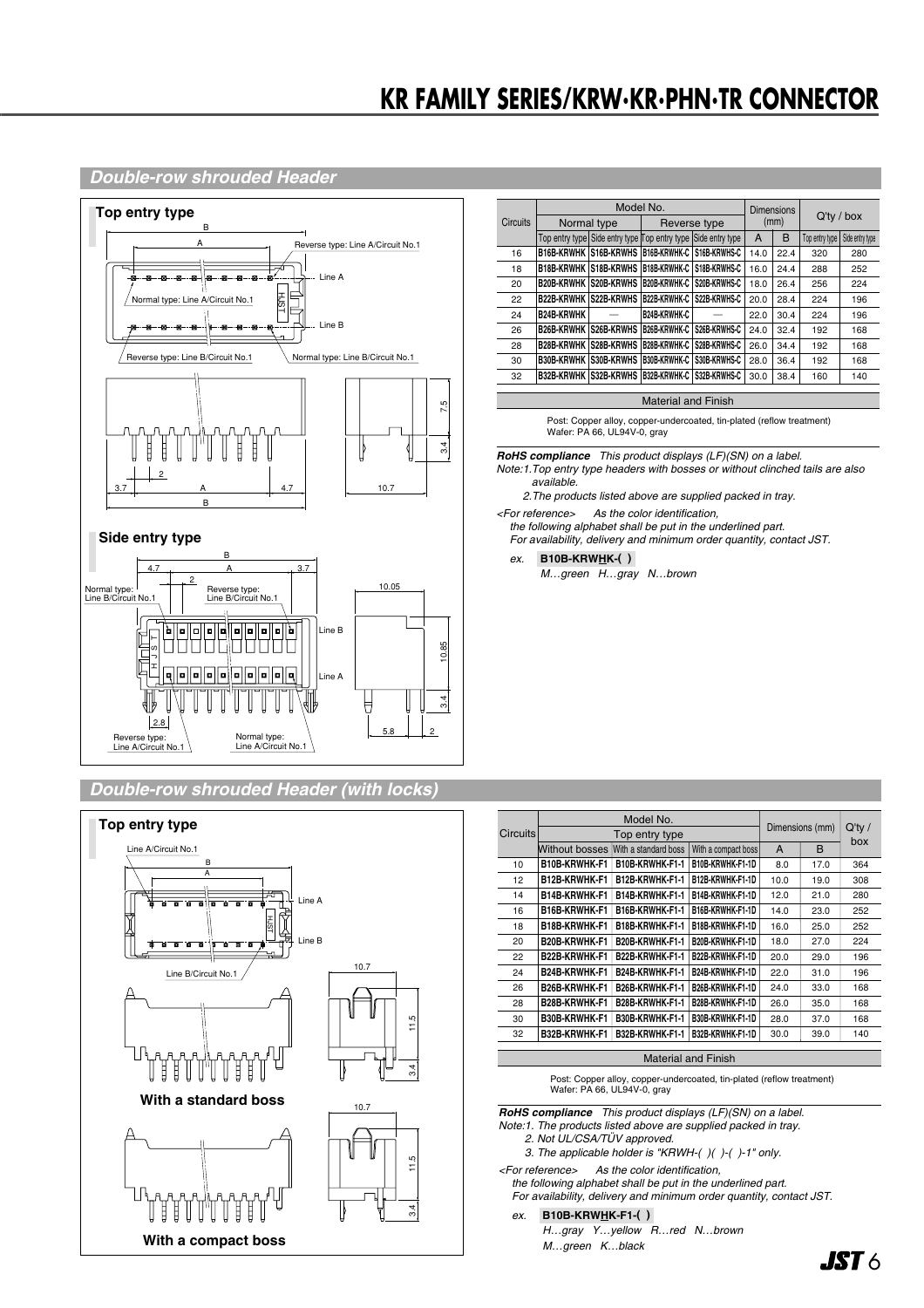## **KR FAMILY SERIES/KRW·KR·PHN·TR CONNECTOR**

#### **KRW connector Holder**



| <b>KRW connector Holder (for header with locks)</b> |  |  |
|-----------------------------------------------------|--|--|
|                                                     |  |  |
|                                                     |  |  |



|                 |                  | Model No.    | Dimensions (imm) |      |
|-----------------|------------------|--------------|------------------|------|
| <b>Circuits</b> | Normal type      | Reverse type | A                | B    |
| 10              | KRWH-10-H        | KRWH-10C-H   | 12.0             | 13.4 |
| 12              | <b>KRWH-12-H</b> | KRWH-12C-H   | 14.0             | 15.4 |
| 14              | KRWH-14-H        | KRWH-14C-H   | 16.0             | 17.4 |
| 16              | KRWH-16-H        | KRWH-16C-H   | 18.0             | 19.4 |
| 18              | KRWH-18-H        | KRWH-18C-H   | 20.0             | 21.4 |
| 20              | KRWH-20-H        | KRWH-20C-H   | 22.0             | 23.4 |
| 22              | KRWH-22-H        | KRWH-22C-H   | 24.0             | 25.4 |
| 24              | KRWH-24-H        | KRWH-24C-H   | 26.0             | 27.4 |
| 26              | KRWH-26-H        | KRWH-26C-H   | 28.0             | 29.4 |
| 28              | KRWH-28-H        | KRWH-28C-H   | 30.0             | 31.4 |
| 30              | KRWH-30-H        | KRWH-30C-H   | 32.0             | 33.4 |
| 32              | KRWH-32-H        | KRWH-32C-H   | 34.0             | 35.4 |

PA 66, UL94V-0, gray

RoHS compliance

| <b>Circuits</b> |                    | Dimensions (mm) | $Q'$ ty / |       |  |  |  |
|-----------------|--------------------|-----------------|-----------|-------|--|--|--|
|                 | Model No.          | A               | в         | box   |  |  |  |
| 10              | <b>KRWH-10-H-1</b> | 12.0            | 13.4      | 1,000 |  |  |  |
| 12              | <b>KRWH-12-H-1</b> | 14.0            | 15.4      | 1,000 |  |  |  |
| 14              | <b>KRWH-14-H-1</b> | 16.0            | 17.4      | 1.000 |  |  |  |
| 16              | <b>KRWH-16-H-1</b> | 18.0            | 19.4      | 1.000 |  |  |  |
| 18              | <b>KRWH-18-H-1</b> | 20.0            | 21.4      | 1.000 |  |  |  |
| 20              | <b>KRWH-20-H-1</b> | 22.0            | 23.4      | 1.000 |  |  |  |
| 22              | <b>KRWH-22-H-1</b> | 24.0            | 25.4      | 1.000 |  |  |  |
| 24              | <b>KRWH-24-H-1</b> | 26.0            | 27.4      | 1.000 |  |  |  |
| 26              | <b>KRWH-26-H-1</b> | 28.0            | 29.4      | 1,000 |  |  |  |
| 28              | <b>KRWH-28-H-1</b> | 30.0            | 31.4      | 1,000 |  |  |  |
| 30              | <b>KRWH-30-H-1</b> | 32.0            | 33.4      | 1,000 |  |  |  |
| 32              | <b>KRWH-32-H-1</b> | 34.0            | 35.4      | 1.000 |  |  |  |
|                 | Material           |                 |           |       |  |  |  |

PA 66, UL94V-0, gray

**RoHS** compliance

Note:1. Not UL/CSA/TÜV approved.

2. The applicable header is "B( )B-KRW( )K-F1-( )" only.

<For reference> As the color identification, the following alphabet shall be put in the underlined part. For availability, delivery and minimum order quantity, contact JST.

#### ex. KRWH-10-H-1

H...gray Y...yellow R...red N...brown K...black S...natural

#### TR connector (Unit for wire-to-wire connection)



| <b>Circuits</b>            | Model No.    |               | Dimensions (mm) |      |      |      | $Q'$ ty / |  |  |
|----------------------------|--------------|---------------|-----------------|------|------|------|-----------|--|--|
|                            | Normal type  | Reverse type  | A               | B    | C    | D    | box       |  |  |
| $\mathfrak{p}$             | BU02P-TR-P-H | BU02P-TR-PC-H | 2.0             | 7.6  | 7.9  | 11.6 | 500       |  |  |
| 3                          | BU03P-TR-P-H | BU03P-TR-PC-H | 4.0             | 9.6  | 9.9  | 13.6 | 500       |  |  |
| 4                          | BU04P-TR-P-H | BU04P-TR-PC-H | 6.0             | 11.6 | 11.9 | 15.6 | 500       |  |  |
| 5                          | BU05P-TR-P-H | BU05P-TR-PC-H | 8.0             | 13.6 | 13.9 | 17.6 | 250       |  |  |
| 6                          | BU06P-TR-P-H | BU06P-TR-PC-H | 10.0            | 15.6 | 15.9 | 19.6 | 250       |  |  |
| 7                          | BU07P-TR-P-H | BU07P-TR-PC-H | 12.0            | 17.6 | 18.0 | 21.6 | 200       |  |  |
| 8                          | BU08P-TR-P-H | BU08P-TR-PC-H | 14.0            | 19.6 | 20.0 | 23.6 | 250       |  |  |
| 9                          | BU09P-TR-P-H | BU09P-TR-PC-H | 16.0            | 21.6 | 22.0 | 25.6 | 250       |  |  |
| 10                         | BU10P-TR-P-H | BU10P-TR-PC-H | 18.0            | 23.6 | 24.0 | 27.6 | 200       |  |  |
| 11                         | BU11P-TR-P-H | BU11P-TR-PC-H | 20.0            | 25.6 | 26.0 | 29.6 | 200       |  |  |
| 12                         | BU12P-TR-P-H | BU12P-TR-PC-H | 22.0            | 27.6 | 28.0 | 31.6 | 200       |  |  |
| 13                         | BU13P-TR-P-H | BU13P-TR-PC-H | 24.0            | 29.6 | 30.0 | 33.6 | 150       |  |  |
| 14                         | BU14P-TR-P-H | BU14P-TR-PC-H | 26.0            | 31.6 | 32.0 | 35.6 | 150       |  |  |
| 15                         | BU15P-TR-P-H | BU15P-TR-PC-H | 28.0            | 33.6 | 34.0 | 37.6 | 150       |  |  |
| 16                         | BU16P-TR-P-H | BU16P-TR-PC-H | 30.0            | 35.6 | 36.0 | 39.6 | 150       |  |  |
|                            |              |               |                 |      |      |      |           |  |  |
| <b>Material and Finish</b> |              |               |                 |      |      |      |           |  |  |

Post: Copper alloy, copper-undercoated, tin-plated (reflow treatment)<br>Housing: PA 66, UL94V-0, gray

RoHS compliance This product displays (LF)(SN) on a label.